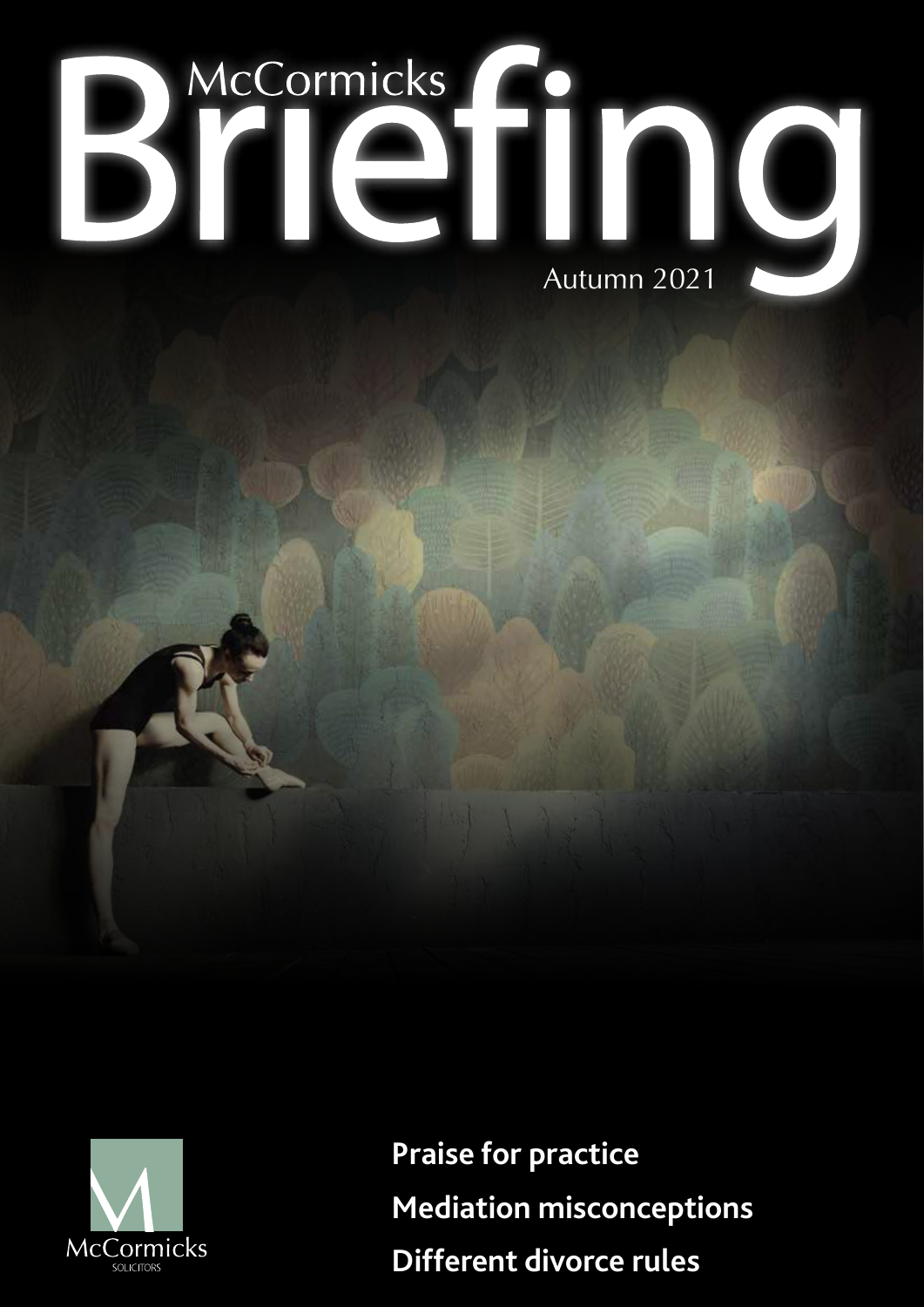**Any tragedy involving the use of a licensed firearm quite rightly shines the spotlight on the licensing process and whether elements of it need to be changed or updated. Partner Peter Minnikin, who heads our Crime department, looks at the potential ramifications of the fatal shooting in Plymouth, where the coroner in charge of the case has asked the Independent Office for Police Conduct to examine whether changes to weapons licensing have been made since a man shot dead three women in County Durham almost 10 years ago.**

## Firearms licensing – changes afoot?

For many the game shooting season is well underway, whilst for others it will be starting shortly. Following the tragedy in Plymouth, what can shotgun and firearms certificate holders expect?

Whilst it is often cited that the UK has some of the strictest firearms' legislation in the world, the guidance (rather than the law) issued to individual police forces can be followed sporadically and not necessarily applied uniformly across the UK.

Thankfully, tragedies such as the one in Plymouth involving legally held firearms and shotguns are rare but, what we have seen when they have occurred in the past, is firearms licensing departments being instructed to review the certificates they are responsible for.

This has often led to a purge in certificate holders, weeding out those that have a certificate but have perhaps not owned a shotgun or firearm for some time or others that the police now deem unsuitable to hold a certificate following their last licence renewal.

It is anticipated that firearms licensing departments will be instructed to carry out social media checks on new and existing certificate holders. Whilst this has been suggested within the guidance for some time, it is only



routinely conducted by a number of firearms licensing departments and not across the board. The advice has always been and must remain that, if you are going to post your shooting pictures on social media be careful who they are circulated to and what they contain, for example alcohol! Also consider who has access to them. It has not been unknown for police forces to attempt to revoke a certificate when an image has been found of somebody posing on a shoot day with an individual the police would consider as undesirable and therefore bring the certificate holder's suitability into question.

However, perhaps the biggest change that we will see is with the involvement of General Practitioners in the firearms licensing system. As long ago as 2016, the Home Office convened a working group on medical involvement. It was agreed then that an applicant for a certificate should have their medical declaration verified via their GP

before a certificate was granted. A marker would then be placed on the firearms owner's medical notes. This would ensure that any health condition that developed during the life of the certificate that potentially ruled out the possession of firearms or shotguns could be reported to the police and the certificate revoked.

Several successful trials were conducted; however, the British Medical Association withdrew its agreement and the initiative collapsed. Therefore, it was left to each police licensing department to interpret the guidelines as they wish. Some chose to verify the applicant's medical declaration but most do not. Whilst GPs can be asked to place a marker on medical notes, it is not compulsory, and it is not known how many comply.

It has also often led to GPs charging considerable sums of money for a letter confirming an applicant's suitability for a certificate. With some GPs refusing to provide such a letter, leaving

an applicant between a "rock and a hard place", with the licensing authority refusing to grant a certificate without the letter and

#### Peter Minnikin is Head of the Crime, Corporate Crime and Risk Department.

He is expert in dealing with firearms licensing matters, particularly appeals against refusal of grant of a certificate or revocation.

Peter is a Solicitor and Higher Court Advocate specialising in all aspects of Crime, Corporate Crime, Fraud and Regulatory work.

He appears regularly in the Magistrates Court and police stations to represent clients in respect of a full range of criminal and motoring offences.

He is frequently instructed to represent clients as a Higher Court Advocate at proceedings before the Crown Court, often being instructed to represent defendants charged with sexual

the GP refusing to provide one.

It is yet to be seen the exact ramifications of this tragedy on those who legally own and use firearms, however, it appears that certainly more scrutiny will be taken over applicants, delving into their private lives. Certainly, I believe it is only a matter of time before GPs are statutorily required to provide information to all parties in the licensing process.

offences, fraud and violent offences.

Peter has expertise in dealing with substantial and high profile cases, working closely with QCs and other Counsel. He has represented clients charged with serious fraud offences, including prosecutions by HMRC. He is often instructed to represent clients charged in relation to conspiracy to supply drugs cases. These cases involve careful consideration of thousands of pages of evidence, including detailed examination of phone and financial records.



**CONTENTS**

**P6** Criminally good **misconceptions** **P9 No-fault divorce P10 Out of hours**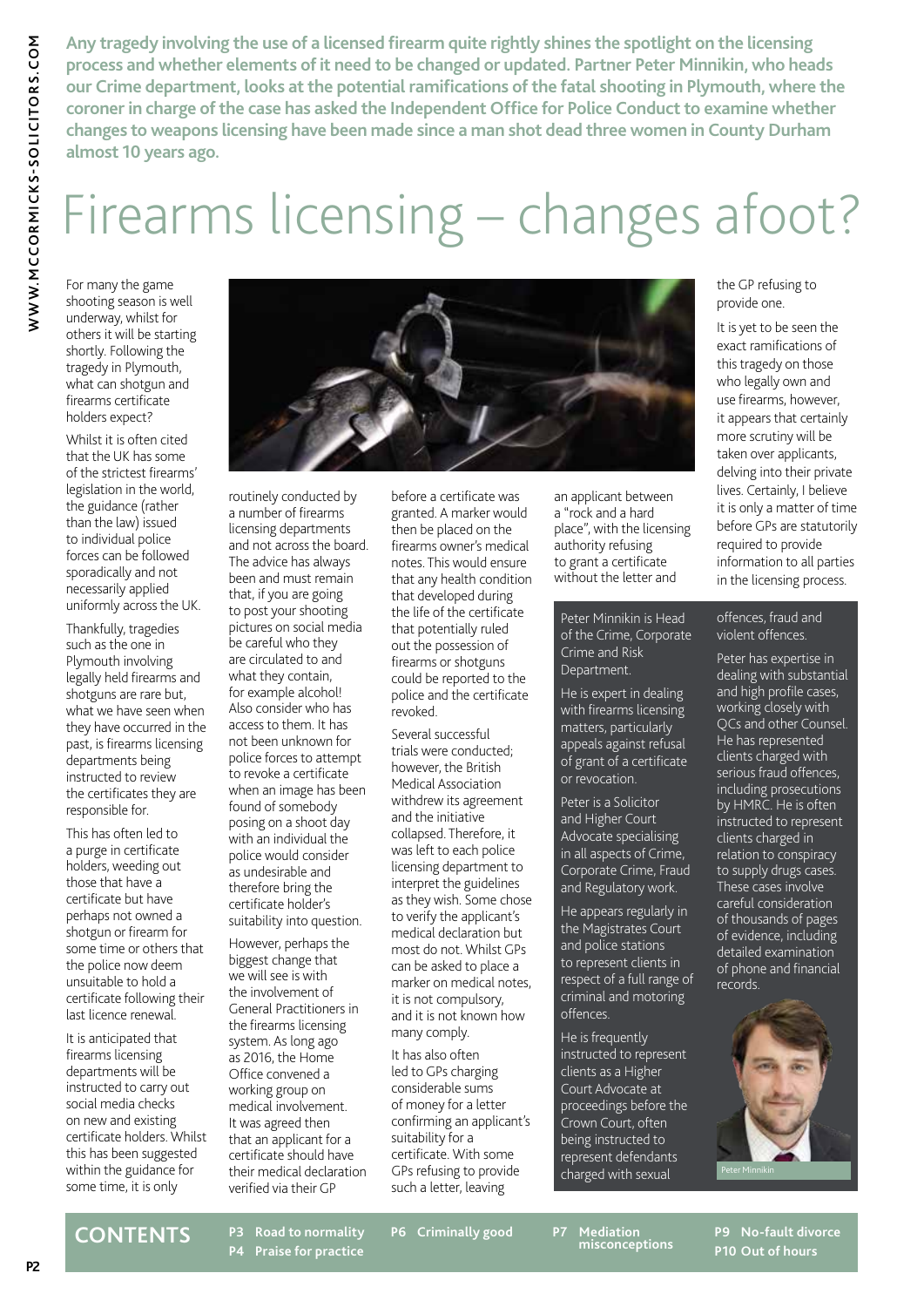**This is our first newsletter in some time when we are not all in lockdown and I hope you have been enjoying some relative freedom since our last issue.**

## The road to normality

continue to be urged to be cautious.

We were delighted

stage their events in changes to normal procedures. Both were

On a business front, the also, necessamy, bee<br>gradual but we have<br>managed to achieve managed to achieve the leading guide to the legal profession, the UK Legal 500, about which you can read more in

dedication, skill and hard

I am also pleased to

we hoped initially, there are signs of progress on many

Peter McCormick OBE







Managing Partner Stephen Hopwood and Consultant Solicitor Carol Hancock are two of only three solicitors in Yorkshire and the Humber to be recommended by the Feminist Law Society.

The Feminist Law Society compiles, manages and hosts the Survivor-Led Database of legal practitioners, whereby survivors recommend solicitors and barristers with whom they have had positive experiences while being represented in cases of domestic abuse. This database

**Two of our Family lawyers have become the first in North Yorkshire to be recognised by the Feminist Law Society for their expertise in working with survivors of domestic abuse.**

## Feminist family lawyers

came into being after inspirational survivor and outstanding campaigner, Rachel Williams of Stand Up To Domestic Abuse, put out a call for assistance in making this national directory a reality.

Stephen Hopwood,

who heads the Family department, said: "We pride ourselves in having a friendly and understanding approach which helps guide clients through the legal issues and practical considerations that need to be addressed at a sensitive and emotional time."

Carol Hancock creates insightful and highly accessible content via her YouTube Channel, The Survivor Diaries, based on her own experience of domestic abuse, and runs a successful Facebook group with the same name which has more than 1,000 members.

## Good luck Nigel

Good luck to our longterm friend and client, the Chief Executive of the Yorkshire Agricultural Society, Nigel Pulling, who has announced his retirement after more than 20 years at the helm.

Nigel will retire from his role in March 2022 after overseeing a number of hugely

successful commercial projects across the Great Yorkshire Showground, not least being able to hold a Great Yorkshire Show this year, despite the complications of Covid regulations.

He said: "I couldn't have ended my tenure on a better show. We were devastated to

cancel last year and, despite the challenges and restrictions placed on this year's event, it was an incredible achievement for the team. The atmosphere of celebration and enjoyment from both the farming community and visitors was second to none."

His tenure also includes the building of Fodder, the Regional Agricultural Centre (the Society's HQ) and the multimillion pound rebuild of Hall 1 in the Yorkshire Event Centre.

**We send him our best wishes for a long and happy retirement.**



Chief Executive Nigel Pulling who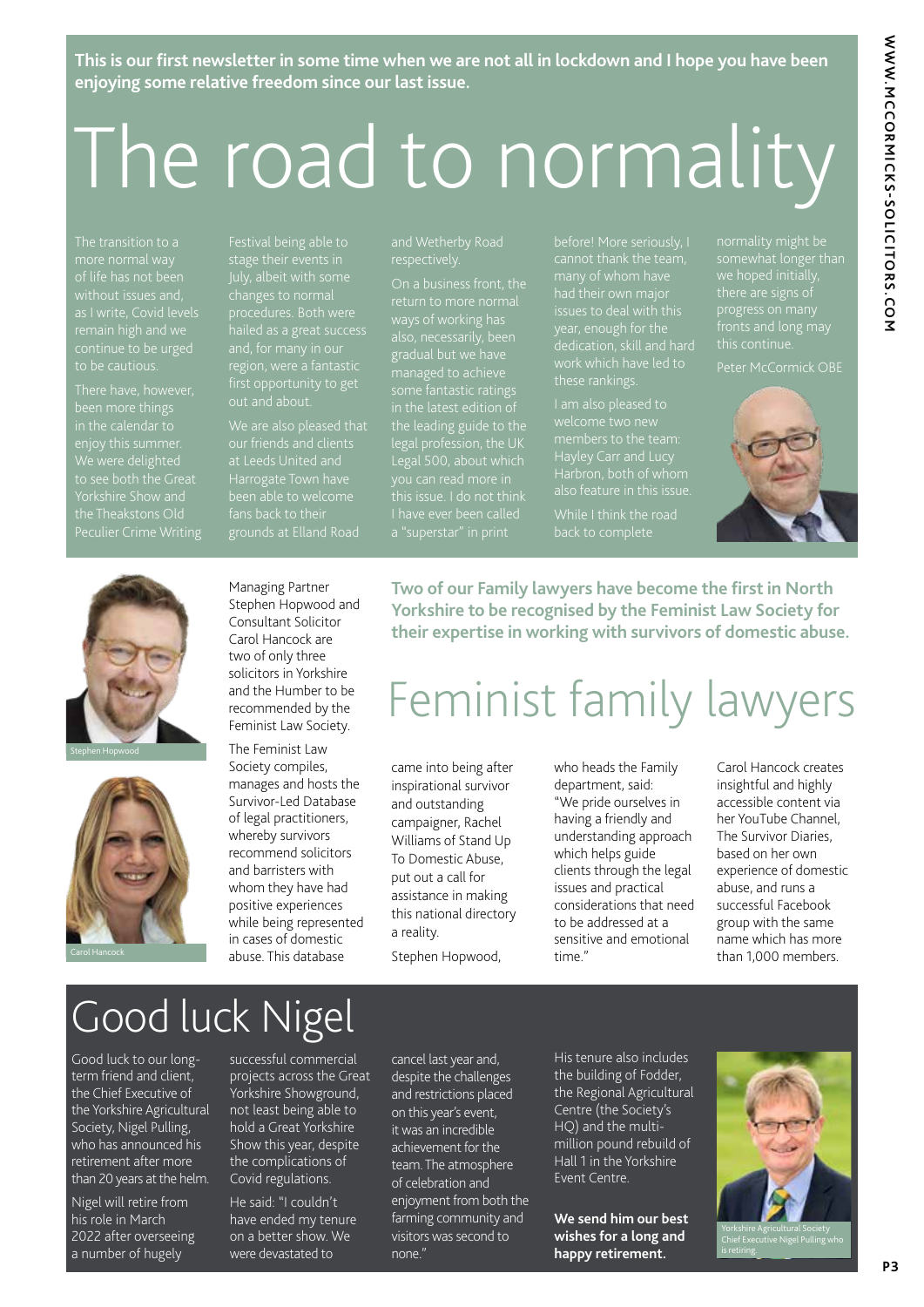**"Unique" and "a practice which punches above its weight" are just two of the descriptions of McCormicks in the newly published UK Legal 500, the leading guide to the legal profession.**

Senior Partner Peter McCormick OBE, who is once again listed in the Leading Lawyer and Hall of Fame sections, wins his own adjectives, including "one of the godfathers of sports law" and "a true superstar."

These are just some of the testimonials in the guide that highlight the practice's skill and service in the 19 areas of law for which it is recommended.

As mentioned above, Peter McCormick, is listed in the elite "Leading Lawyers" section which highlights outstanding lawyers nationwide. Both Peter and consultant Neil Goodrum are also in the Hall of Fame for London, with Peter highlighted for Sport and Neil for Mediators. Partner Phil Edmondson wins a place in the Next Generation Partners list for Sport.

Peter is also listed as a Leading Individual for Sport in Yorkshire and Humber, while Philip Edmondson is a Leading Individual for Sport in London.

Our Solicitors have won 43 individual recommendations, up two from last year, while the firm as a whole is recommended for 19 areas of law, including Reputation Management (London), which is also new for 2021. The other areas are: Corporate and Commercial; EU and Competition; Crime: Fraud; Crime: General; Dispute Resolution/ Commercial Litigation; Finance/Insolvency and Corporate Recovery, Agriculture and Estates; Charities and Not-For-Profit; Contentious Trusts and Probate; Family; Private Client:

# Praise from top legal guide

Personal Tax, Trusts and Probate; Commercial Property; Property Litigation; IT and Telecoms; and Sport; along with London rankings for Dispute Resolution: Mediators; Professional Discipline and Sport to add to the new Reputation Management listing.

The practice has again led the way for Harrogate and North Yorkshire-based practices as the only one recommended in seven areas of law, namely EU and Competition, Insolvency and Corporate Recovery, Contentious Trusts and Probate, Dispute Resolution: Professional Discipline (London) Sport (Yorkshire and the Humber and London) and Reputation Management (London).

Peter McCormick said: "The UK Legal 500 bases much of its rankings' research on the views of clients and we are delighted that we have been able to continue to provide such a high level of service during the past year with all its challenges of working from home and being unable to meet in person. This underlines our strength as a team!"

## What the guide says...

#### **Agriculture and Estates**

Led by Harrogatebased name partner Peter McCormick, the agricultural and estates offering at McCormicks counts the Royal Horticultural Society and various charities within its impressive portfolio. In addition, the team is particularly well known for assisting landowners with the diversification of their estates (including overseeing building conversions for both commercial and residential use). McCormick is a longstanding member of the Country Landowners and Rural Business Association. "Ably led by Peter McCormick, this practice punches above its weight. Good sound advice across a number of fields – employment, litigation, commercial dispute resolution and succession planning." "They adopt a sensible common sense approach to achieve the desired outcome. Their advice on succession planning in respect of a family business was excellent."

#### **Charities and Not-For-Profit**

The charities offering at McCormicks is led by name partner Peter McCormick (a noted trustee of the Football Foundation). The team advises clients in respect of regulatory guidance and counts The Royal Horticultural Society and The War Memorials Trust within its diverse portfolio. Notably, the firm has longstanding advisory relationships with Harrogate International Festivals and the Premier League Charitable Fund. "The team are all approachable, friendly and supportive. They have a breadth of knowledge and the ability to convert legalese to plain English."

#### **Commercial Property**

McCormicks has built up a sizeable portfolio of commercial property and residential investor clients, landed estates and charities. The firm's work includes property sales and purchases, landlord and tenant matters, property management and disputes. Heather Roberts is experienced in commercial letting, regeneration schemes and specialist areas of agricultural law, such as shooting rights.

#### **Contentious Trusts and Probate**

At McCormicks in

Harrogate, the key name is founding partner Peter McCormick. Known for assisting executors, trustees and potential beneficiaries of significant family estates, the team also handles cross-border matters regarding assets which may require protection or seizure. Philip Edmondson and Elaine Lightfoot are other important contacts

#### **Corporate and Commercial**

McCormicks provides 'top-notch advice' and is instructed by leading sports sector clients on commercial contracts and corporate matters. Overseen by Peter McCormick and James Towler, the team advises UK and international clients, and has expanded its sector strength across the aviation, hospitality and leisure industries. Also in Harrogate is Emily Steed, who focuses on corporate restructurings and incorporations. "McCormicks grasp the subject matter quickly and provide transparent, non jargon advice. They understand the ethos of our business and how we work." "They understand the business and the person in depth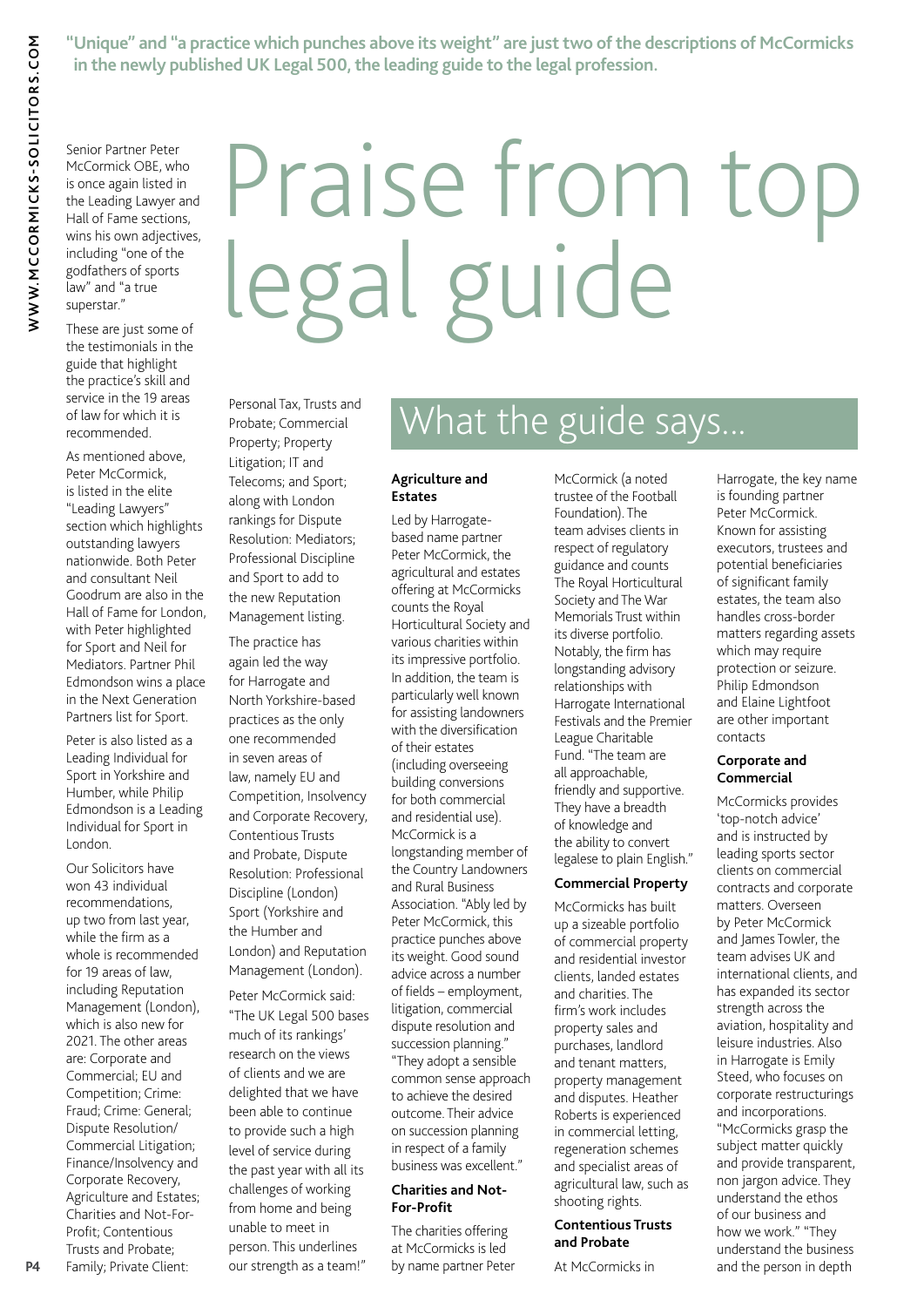

and company values." "'Brilliant unique sports practice, particularly Football. Unrivalled reputation in football. Top notch advice and at regional rates." "Peter McCormick – exceptional commercial advice."

#### **Crime: Fraud**

McCormicks' client portfolio includes individual defendants, companies, solicitors and professional bodies involved in serious fraud investigations and criminal prosecutions. It also represents clients in major POCA proceedings. As a member of the defence panel for the National Pharmaceutical Association, the practice (which is led by Peter Minnikin) is instructed by the NHS fraud team to advise on matters involving an interplay between pharmaceutical regulation and fraud offences. Minnikin specialises in fraud cases where there has been an abuse of a position of trust, as well as HMRC investigations



and money laundering prosecutions.

#### **Crime: General**

At McCormicks, Peter Minnikin leads the crime, corporate crime and risk department. He is instructed as a Higher Court Advocate in proceedings before the Crown Court, where he represents defendants charged with sexual offences, fraud and violent offences. Minnikin is spearheading the firm's regulatory prosecution offering and is currently acting for a pharmacist charged with possession and intent to supply large quantities of prescription medication.

#### **Dispute Resolution/ Commercial Litigation**

McCormicks' commercial litigation practice is experienced in handling contractual and corporate disputes, debt recovery issues, professional negligence claims and contentious probate work. The 'very commercially astute' Philip Edmondson leads the team and counts breach of contract

claims, partnership disputes and insolvencyrelated litigation among his areas of expertise. Senior Partner Peter McCormick 'is fantastic in sports disputes' with particular experience acting for football leagues, including the Premier League and the Isthmian League, as well as football clubs and players. The group is also growing its roster of digital and IT sector clients. "The practice is unique in that they make you feel like the most important client, nothing is too much trouble and you never need to chase or wait longer than is expected."

"In Peter McCormick, they have a commercial litigator of unparalleled experience and unusually astute judgment. In Philip Edmondson, they have someone with specialist sports knowledge, energy and client dedication." "Peter McCormick is fantastic in sports disputes, particularly football. Has done some excellent litigation



work for me." "Peter McCormick – unique sports lawyer. First choice every time. Great practical advice. Very commercial. Value for money." "The practice is unique in that they make you feel like the most important client, nothing is too much trouble and you never need to chase or wait longer than is expected." "Phil Edmondson – very commercially astute and level-headed."

#### **Dispute Resolution: Mediators (London)**

McCormicks Senior Partner Peter McCormick OBE is nationally praised for his sport-related mediation work. In addition to his role as chairman of the Premier League's legal advisory group, McCormick is a member of a panel of legal specialists for Sport Resolutions (UK), which provides mediation and arbitration facilities for parties involved in sportrelated disputes, while in late 2020 he stepped in as interim chairman of the Football Association.



#### **EU and Competition**

McCormicks is known for handling competition litigation for its sports clients, notably The Premier League. Philip Edmondson oversees the team, which handles both contentious and noncontentious matters for clients across the sports, entertainment and leisure sectors. Peter McCormick has experience appearing before the Competition Appeal Tribunal in investigations.

#### **Family**

At McCormicks,









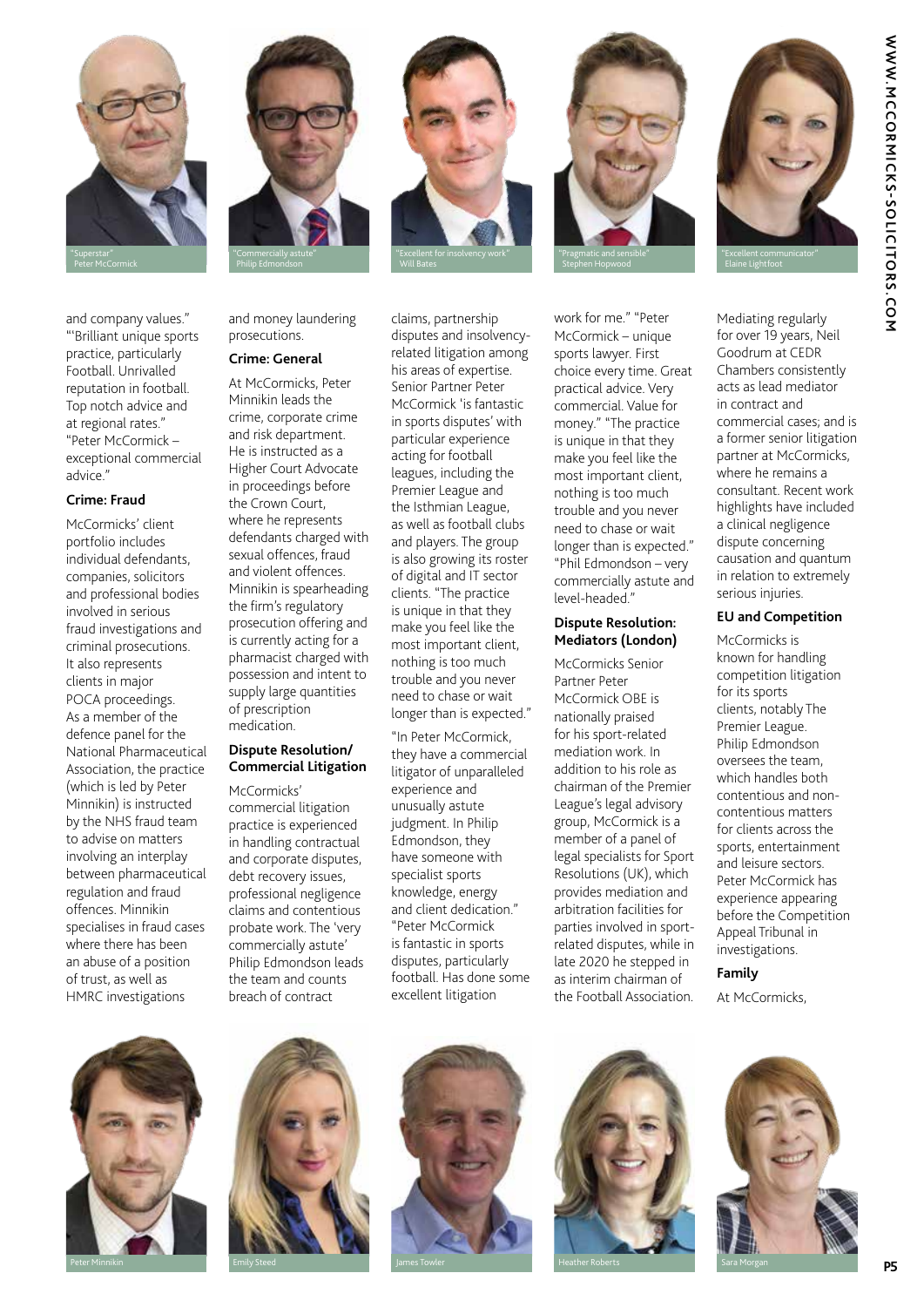Harrogate-based partner Stephen Hopwood leads the family team. The firm specialises in financial matters, domestic abuse and children's law. Its strengths are complemented by a number of strategic partnerships with accountants and mediators, as well as budgeting controls on each matter to provide financial certainty for clients of various income streams. "A solid practice with a good reputation in the local area." "Stephen Hopwood is a pragmatic and sensible lawyer who has excellent client skills."

#### **Finance/Insolvency and Corporate Recovery**

At McCormicks, Philip Edmondson and Will Bates are "excellent for insolvency work". The team is notably strong in insolvency matters in the football industry; Edmondson counts the Premier League and Leeds United Football Club among his clients. Name partner Peter McCormick is another key individual. "Excellent regional practice. London advice at regional rates. "Phil Edmondson and Will Bates are excellent for insolvency work." "McCormicks offers very specialist/niche advice to the football industry. There is a huge amount of experience within their ranks which provides a quick and reliable service." "Peter McCormick – Unique connections within the game of football and lots of experience of governance/legal issues across a breadth of topics."

#### **IT and Telecoms**

McCormicks works with a number of sports, media and entertainment clients, advising them on a range of matters including copyright, trademarks, and other contentious work. Practice head James Towler is the key name.

#### **Private Client: Personal Tax, Trusts and Probate**

The "very efficient" team at McCormicks provides a broad range of private client services, with a particular focus on estate planning, administration, Court of Protection matters and trustee/ settlor advice. The firm also has expertise in the establishment of discretionary trusts, charitable giving, fiduciary duties, mental incapacity and lasting Powers of Attorney. The key partners are Peter McCormick and Elaine Lightfoot. "Very efficient and helpful team, they deal with all queries very promptly." "Elaine Lightfoot is an excellent communicator. She pulls together a team of advisers well to meet the client's needs."

#### **Professional Discipline (London)**

McCormicks is best known for footballrelated disciplinary work, but also acts in SRA investigations and SDT defence work. Peter McCormick OBE is a sports-related regulatory and disciplinary expert and has recently been serving as interim head of the Football Association; Peter Minnikin acts for medical practitioners, physiotherapists and the Yorkshire Agricultural Society; Philip Edmondson is litigation services head; and senior associate Sara Morgan represents pharmacists. "Excellent litigators who are pragmatic, thorough, technically good, and value for money." "They are definitely a go-to firm in this field – their knowledge and integrity are impressive." "Peter McCormick OBE leads this work, and his team has a really strong reputation in this area, particularly in relation to sports matters."

#### **Property Litigation**

McCormicks handles

a wide variety of contentious property work, ranging from landlord and tenant conflicts to dilapidation claims and boundary disputes. Clients include private investors, developers, landed estates and charities. Name partner and well-respected commercial litigator Peter McCormick chairs the firm. He works with Philip Edmondson and Heather Roberts.

#### **Reputation Management (London)**

A heavyweight in the sports sector, McCormicks is a top choice law firm for clients in the world of sport and entertainment. Peter McCormick OBE has strong ties with the Premier League and advises on defamation and reputation management issues across the board. Philip Edmondson leads the dispute resolution team. "A very strong and efficient practice with a deep insight into what fits into clients' needs. The department has springboarded from Peter McCormick's stellar reputation and he has nurtured and developed a powerful team." "Peter McCormick is a true superstar. His client base alone shows that he is truly appreciated by heavy hitters in a very competitive field."

#### **Sport (London)**

McCormicks takes its name from football industry heavyweight and founding partner Peter McCormick, "one of the godfathers of sports law". Among many other standout accolades, in November 2020 he stepped in as interim chairman of the FA; his practice spans regulatory, disciplinary, reputation management and defamation affairs. The department is also led by Philip Edmondson, a disputes specialist who was recently appointed

as a non-executive director to the Board of British Weight Lifting, as well as James Towler who oversees the group's corporate and commercial activities, covering disposals, acquisitions, group reorganisations. "Peter McCormick is considered one of the best in the sector. We have used this firm in a variety of areas from board level to advising on furlough and employment matters. They have great contacts within the industry and such commercial acumen. They guide you through matters with ease." "Industry leading football and sports lawyers. Good value for money. Commercial and collaborative with practical advice." "Peter McCormick is the best football lawyer in the UK." "Peter McCormick: one of the godfathers of sports law, hugely well known in football."

#### **Sport (Yorkshire and the Humber)**

McCormicks has an excellent track record in the sports sector and has an impressive number of key names on its client roster, including The Premier League. Under the leadership of Peter McCormick, who splits his time between London and Harrogate, the practice handles a range of contentious regulatory work and litigation matters; the latter is headed up by Philip Edmondson. Transactional lawyer James Towler advises national and international clients on corporate mandates, particularly acquisitions and disposals. The group is also skilled in advising shoot proprietors on lease renewals and site operations work. Head of the commercial property practice Heather Roberts and senior associate Sara Morgan, who advises on employment law, also contribute to the practice.

### **Criminally** good

**Harrogate** made a huge effort Old Swan Hotel in

McCormicks is a Core Supporter of the event supporter of the set<br>and it was great to

Begin at the End. Rankin OBE and Mark of the Theakston Old or the meakston Ota<br>Peculier Outstanding Contribution to Crime Fiction Award for 2021 and 2020, respectively



proceedings under way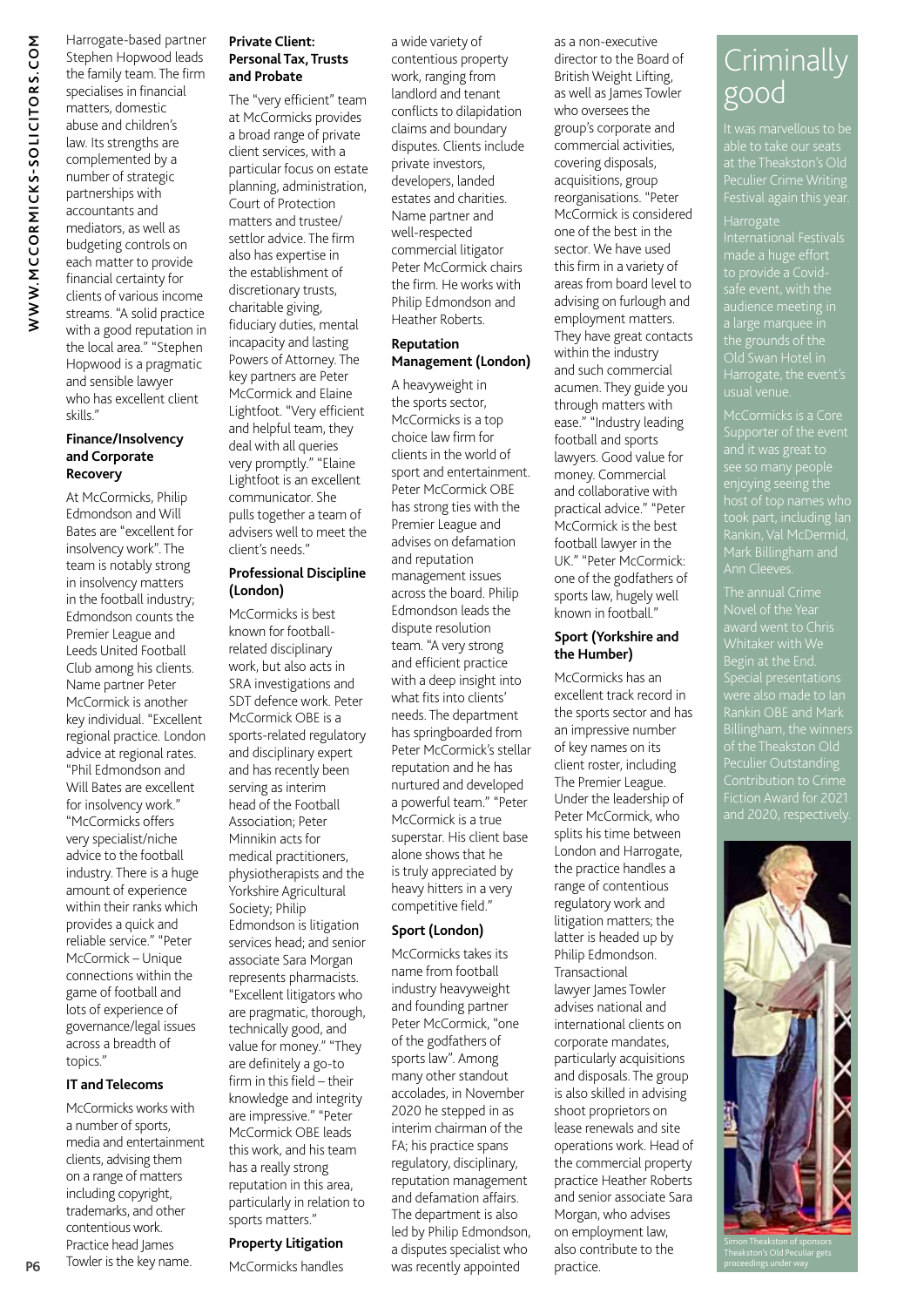**Mediation is increasingly used as an alternative to the traditional route of taking disputes before the courts. It is also a tool that has proved useful during the pandemic, with even higher value claims being resolved virtually. However, misconceptions about the method remain. Here, Hayley Carr, part of our Commercial Litigation team, takes a look at the facts and fallacies.**

## Mediation misconceptions

#### **What is mediation?**

Mediation is a voluntary form of alternative dispute resolution (ADR) whereby an impartial third party (the mediator) assists conflicting parties to resolve or narrow issues

Hayley Carr is a Litigation Executive within our Sport and Commercial Litigation team, assisting Partner Philip Edmondson and Senior Associate Will Bates in providing Commercial Litigation and Sports Disputes services to a broad array of clients, including insurers, charities, insolvency practitioners, the Premier League, Leeds United FC, Harrogate Town AFC, the Bostik League and a number of other sporting bodies and clubs.

Hayley has experience advising on a range of sports law matters including selection bias, doping in sport and age discrimination. She supported counsel in preparing for hearings at the Court of Arbitration for Sport in Lausanne, Switzerland, and Sports Resolution, London. Hayley assisted in successfully defending an Olympic athlete against a tampering claim

in dispute to avoid litigation. Depending on the respective positions and bargaining strength of the parties, the mediation process strives to resolve disputes through tailored communication

brought by UK Anti-Doping. She recently assisted a team that was appointed to provide Pro Bono legal services to athletes caught doping at the Tokyo Olympics and Paralympics.

 Hayley has a firstclass law degree and a Masters in international Sports Law. She has worked in Chicago, Illinois, reviewing miscarriages of justice and preparing subsequent civil rights claims. She also assisted in a wrongful police shooting trial at Cook County Court. Hayley recently completed her LPC at BPP University.



and negotiation techniques. There are many misconceptions relating to the mediation process, such as its purpose, enforcement of any agreement, public perception, its benefits as compared with litigation and the level of control the parties exert over it. As a result, mediation is often not utilised properly by parties in circumstances where it is highly appropriate and could provide many benefits without having to endure the associated time, stress, and expense of litigation.

#### **"It is optional, so I am not going to bother"**

While mediation is optional, as part of pre-action protocol and the overriding objective under civil procedure rules to deal with cases justly and at a proportionate cost, parties typically have an obligation to attempt some form of ADR prior to taking their case to court. Failure to do so could result in adverse cost consequences if the refusal is deemed unreasonable; in the case of PGF II SA v OMFS Company 1 Limited [2013], the Court of Appeal stated that silence in the face of an invitation to participate in ADR is generally, in itself,

unreasonable and likely to result in adverse costs consequences. If the mediator considers that a party is not co-operating or participating in good faith, he/she has the power to terminate the mediation. Therefore, despite it being optional, the consequences of refusing to participate could be financially grave and parties should think twice before succumbing to this misconception.

#### **"It is not binding, so it is a waste of time"**

Mediation is nonbinding which raises concerns over the enforcement of the decision. Understandably, participants may question the whole process if they are left in the same unresolved situation with an unenforceable decision. However, it should be made clearer from the outset that a written mediation agreement, signed by the respective parties will be enforceable as a contract. Additionally, the fact the decision is non-binding could be beneficial, as it provides the parties with a sufficient degree of control to reject any proposal made by the other if it is not satisfactory.

When mediation is not executed with purpose it creates a problem, as rather than dispensing with the extensive formalities that come with litigation and reaching an outcome the parties wish to enforce, mediation is often viewed as simply an additional stage in the litigation process designed to appease the court. Since the vast majority of claims are resolved out of court, it is a fatal misconception that mediation is a waste of time. Whilst there is no guarantee that the mediation process will be successful, the Centre for Effective Dispute Resolution reported that 72 per cent of their cases are settled on the day, with a further 21 per cent settling shortly thereafter. Therefore, if approached with purpose and good intentions, the mediation process can be very effective.

#### **"The process shows weakness, so I do not want to engage in any out-of-court discussions"**

To initiate the mediation process one party must give notice to the other indicating that the matter has been referred to mediation. Making the first move and demonstrating a willingness to negotiate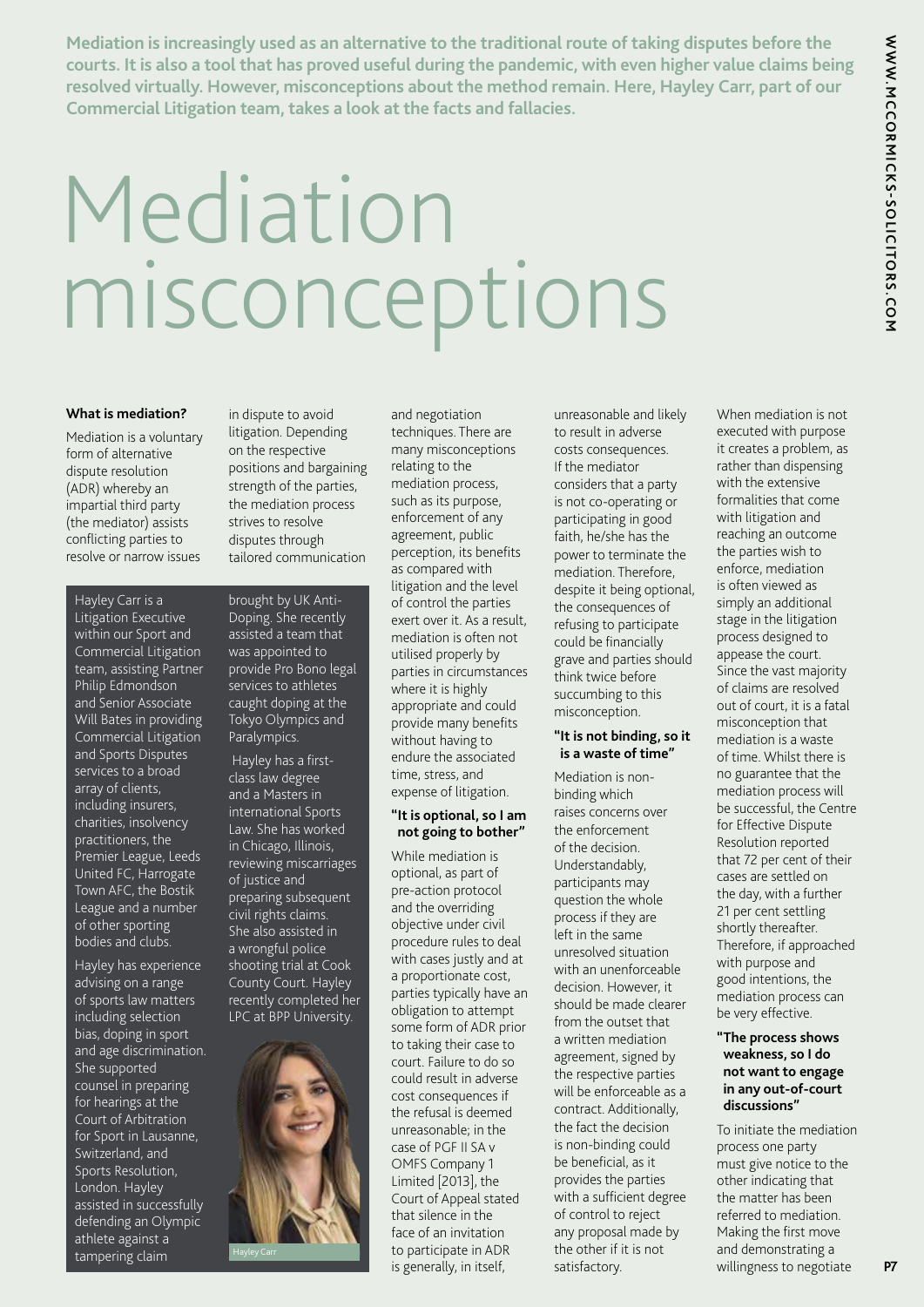is often misconceived as weakness, with some parties simply refusing to participate or cooperate out of fear that their litigation strategy will be revealed, negatively impacting their case.

However, a private forum is established during mediation whereby the parties can ascertain the strengths and weaknesses of the case and each other's respective positions in order to establish how to move forward with ADR/litigation or attempt to resolve the dispute and settle the claim. As most cases have an element of risk, parties can usually recognise their respective risks early on and account for them during negotiations. This risk control is not present in litigation, where the outcome is determined by the judge and heavily influenced by how witnesses perform on the day. As parties have control over the outcome and timetable of the mediation, they can be creative with it, whereas a judge is limited in terms of the outcome available to a successful party and the schedule is strictly dictated by the court.

Parties should be aware that confidentiality and privilege are cornerstones of the mediation process and should be entrenched in the mediation agreement between the parties. As such, negotiations should not be stifled due to a lack of appreciation and/or understanding of these principles. The private nature of mediation ensures that any discussions between parties are without prejudice, meaning that if no settlement is reached, the information disclosed during negotiations cannot be referred to in court.



Therefore, in some instances mediation may be a preferable forum, as the outcome can remain confidential as opposed to the publicity of court decisions which could cause irreparable reputational damage. The appropriate forum will, therefore, depend on the nature of the claim, the suitability of mediation based on the relationship between the parties, their respective bargaining strength, and the need for confidentiality. It is therefore important to recognise that suggesting or agreeing to the mediation process is not a sign of weakness. Rather, it shows leadership, commerciality, an understanding of the vagaries of the court system and an appreciation or the time and cost involved in litigation.

#### **"Litigation is always the best way to resolve my dispute"**

It is a common misconception that litigation is always the most appropriate forum to resolve disputes. Parties often feel their conflict would be better left in the hands of a judge to hear all the evidence and make a final, binding ruling. Admittedly, in some circumstances, formal litigation is the appropriate forum. However, in majority of cases and depending on the relationship between the parties, mediation provides more benefits than litigation.

For example, mediation is a party-centred process, with the primary focus being the party's needs. Parties can resolve their dispute entirely or partly, utilising the process to narrow the issues in dispute prior to commencing litigation. The process is flexible and heavily determined by the parties. As a result, each mediation will differ enormously to achieve a suitable outcome. This differs to litigation, where the final decision is determined by a judge without any input from the parties and could vary depending on the judge presiding the case.

Mediation is therefore more commercially friendly, as the parties are free to negotiate what terms they wish to settle on and can achieve a creative solution; this may include terms which are not within the courts' power to order, for example, that one party will continue to supply goods to the other for a fixed period. This also ensures the relationship between the parties is maintained as much as

possible which will be of greater importance to some parties than others. With litigation, it would be difficult to preserve the business relationship between parties for obvious reasons. Additionally, parties choose the mediator and can therefore select the most appropriate individual for the dispute, i.e. with specific knowledge of the matter/topic. As such, the mediator can offer a commercially viable (as opposed to legal) solution, which again, will be preferable in some circumstances. Crucially, it is important that the mediator has the confidence of the parties so that an appropriate compromise can be made to resolve the dispute. Sometimes an independent third party trained in negotiation and conflict resolution is necessary to assist with negotiations, particularly where positions have become entrenched with belligerent personalities on either side of the dispute.

Although Mediation is not free of charge, it is less costly than litigation, often quicker, less stressful and lower risk. However, this is only the case if the mediation is successful, which cannot be guaranteed. If a resolution cannot be achieved, the process will simply have added to the cost, time and stress of the litigation



process and potentially added to any existing tension between the parties. The appropriate forum must therefore be considered on a caseby-case basis.

#### **Conclusion**

If utilised correctly, there are many benefits to mediation such as saving costs, time and reputational damage. The chosen mediator should have the experience and knowledge to assist the parties beyond anything a judge could offer. If further knowledge or expertise on the matter is required, an early neutral evaluation can be requested whereby an expert gives an opinion as to what they believe the outcome would be if the matter was referred to court. If something more final is sought, an expert determination can be requested whereby a binding decision is provided. This again highlights the control parties are able to exert over ADR processes which is not prevalent in litigation. The resolution achieved by the parties can be commercially beneficial, thereby maintaining the business relationship between parties (if appropriate) rather than having to follow the letter of the law through litigation. In some instances, what is important and all parties are seeking is an apology. The mediation environment helps parties communicate and reach an amicable solution if approached in the spirit of wanting to settle.

At McCormicks we are strong advocates for mediation in appropriate matters. Experience tells us that there is a strong likelihood of a settlement being reached at mediation or in the weeks afterwards due to the work done at mediation.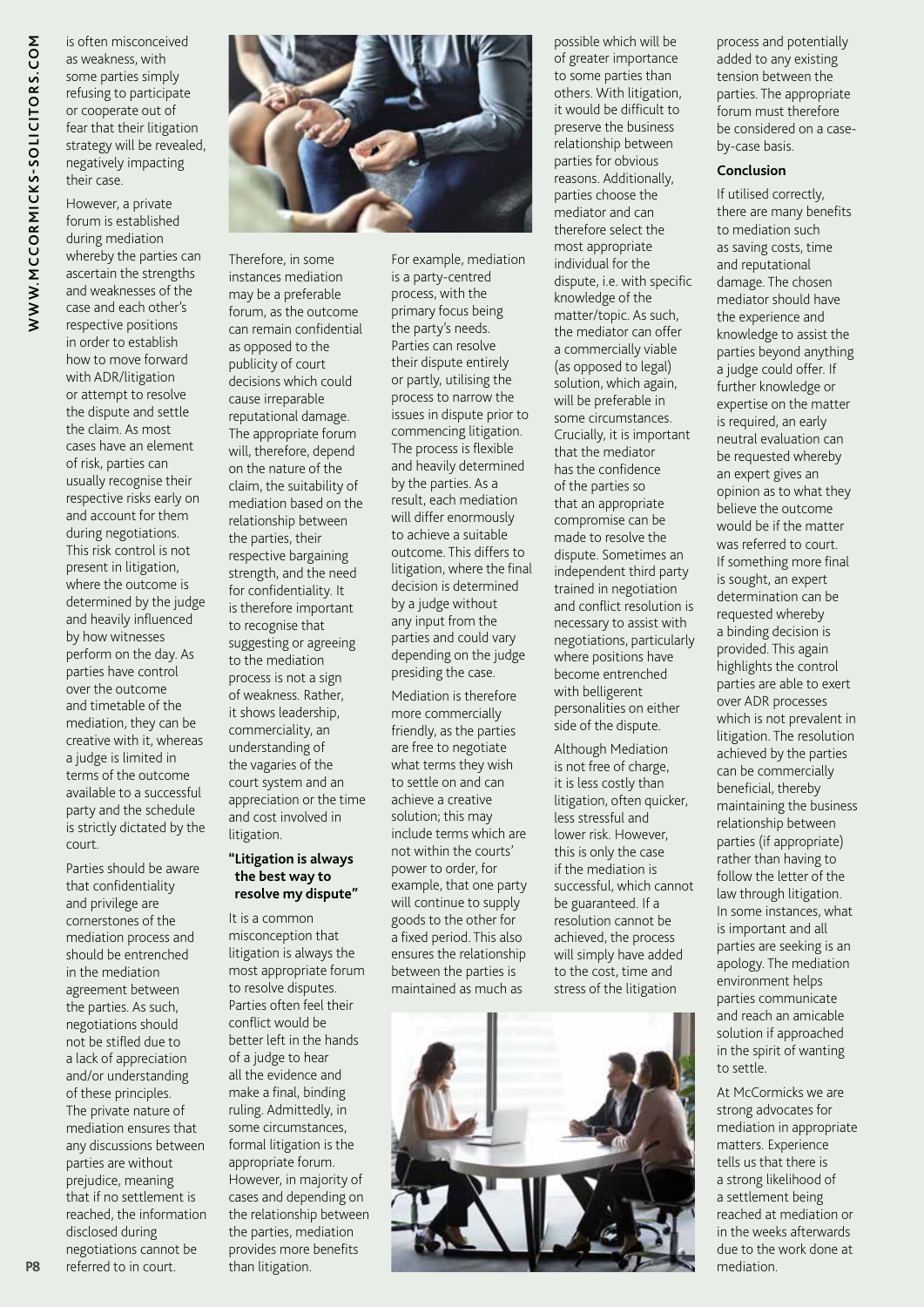#### **A major change to the divorce system comes into force next year. Trainee Solicitor Lucy Harbron looks at the new rules.**

# No-fault divorce

The long-awaited reform of the process of obtaining a divorce will take effect on 6 April 2022 following the Divorce, Dissolution and Separation Act that received Royal Assent in June 2020.

Under the current legal system in England and Wales, for a married couple to obtain a divorce, one spouse must issue divorce proceedings against the other as the petitioner.

The petitioner must prove the ground that the marriage has broken down irretrievably by satisfying the court



Implementation of the new legislation follows

that at least one fact of adultery, unreasonable behaviour, or desertion exists.

Lucy is currently completing her Training Contract. She mainly assists the Head of Family, Stephen Hopwood, in acting for a broad range of clients, dealing primarily with finance and children. She also assists the criminal department with all aspects of their work.

Lucy graduated from Newcastle University with a degree in History. She then completed the

Graduate Diploma Law and Legal Practice Course at the University of Law in Leeds.



more than 30 years of campaigning by Resolution members to modernise divorce law and end the requirement for placing blame on one spouse. The Supreme Court case of Owens v Owens [2018] intensified this position. The case gained international recognition when Tini Owens was forced to remain in a marriage as she could not prove a fault-based fact and her husband refused to consent to divorce.

No-fault divorce will introduce significant changes that will allow a married couple to

either individually or apply together and use a statement to show that there has been an irretrievable breakdown as the ground for obtaining a divorce. There will no longer be a requirement to petition one another. The requirement to show bad behaviour will be removed and the respondent will not be able to contest the divorce by defending or cross applying for a divorce. The two-stage process will remain with adjustments to the terminology. The first stage of obtaining a Decree Nisi that confirms that the applicant is entitled to bring the marriage to

an end will be termed the Conditional Order. The second stage which legally ends the marriage known as the Decree Absolute will be referred to as the Final Order.

The time limits for obtaining a divorce, notwithstanding dealing with financial matters, will include the applicant waiting a minimum of 20 weeks from serving the application to applying for a Conditional Order. The applicant must then wait six weeks from the date that the Conditional Order was made to be able to apply for the Final Order.

During a time that can be very emotionally challenging for families, the no-fault divorce should assist separating couples by reducing conflict and animosity associated with placing blame on one party. Resolution believe that the new legislation should assist both parties to reach more amicable agreements and The Law Society has emphasised that there will be an important shift in focus to resolving children, property, and finance issues.